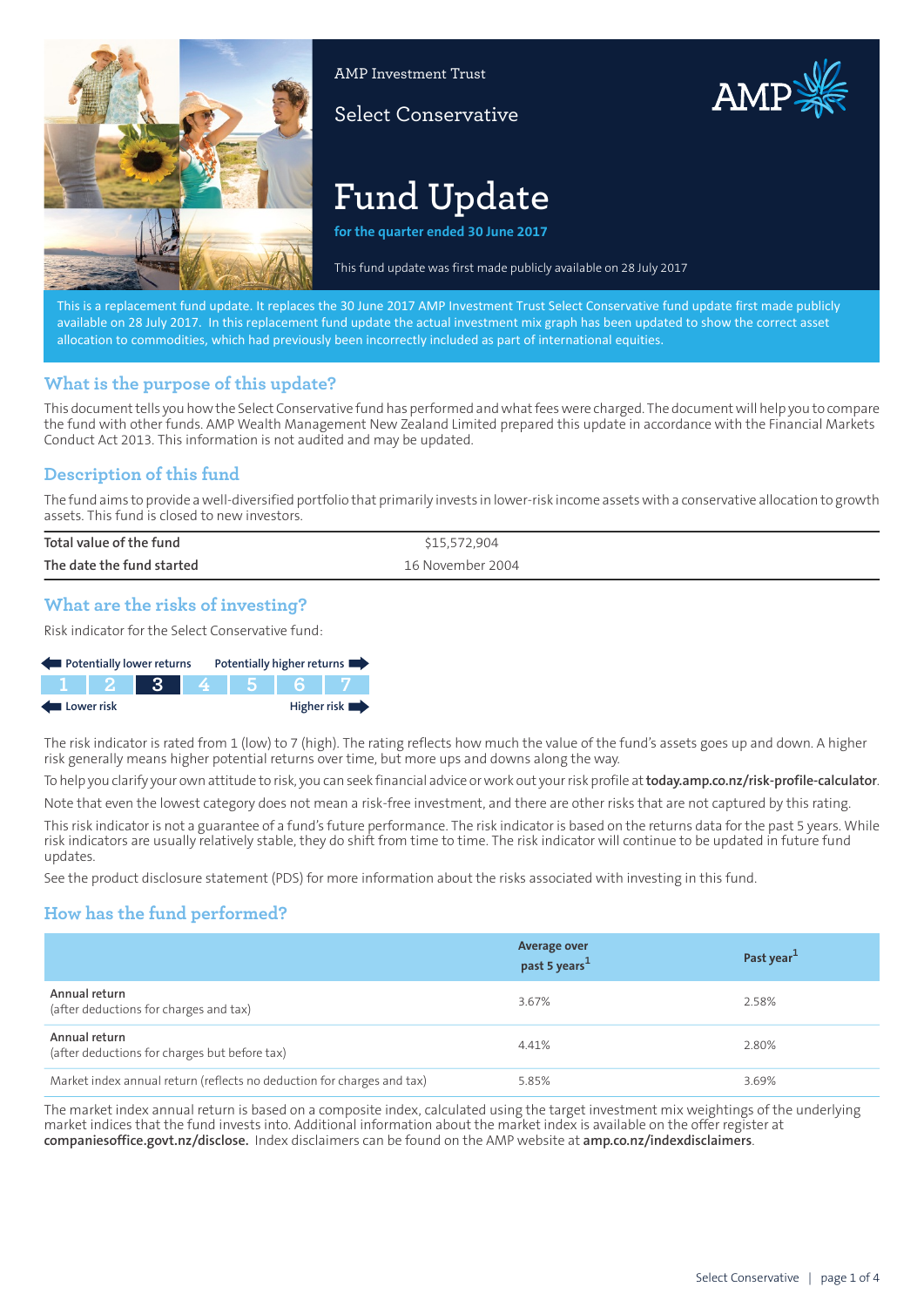#### **Annual return graph**



This shows the return after fund charges and tax for each of the last 10 years ending 31 March. The last bar shows the average annual return for the last 10 years, up to 30 June 2017.

**Important:** This does not tell you how the fund will perform in the future.

Returns in this update are after tax at the highest prescribed investor rate (PIR) of tax for an individual New Zealand resident. Your tax may be lower.

### **What fees are investors charged?**

Investors in the Select Conservative fund are charged fund charges. In the year to 31 March 2017 these were:

|                                             | % of net asset value                                                     |
|---------------------------------------------|--------------------------------------------------------------------------|
| Total fund charges                          | 2.05%                                                                    |
| Which are made up of -                      |                                                                          |
| Total management and administration charges | 2.05%                                                                    |
| Including -                                 |                                                                          |
| Manager's basic fee                         | 1.57%                                                                    |
| Other management and administration charges | 0.48%                                                                    |
| Total performance-based fees                | $0.00\%$                                                                 |
| <b>Other charges</b>                        | Dollar amount per investor or description<br>of how charge is calculated |
| <b>NIL</b>                                  |                                                                          |

Investors may also be charged individual action fees for specific actions or decisions (for example, for withdrawing from or switching funds). See the 'fees and other charges' document on the entry relating to the offer of interests in the AMP Investment Trust maintained on the offer register (**[companiesoffice.govt.nz/disclose](http://companiesoffice.govt.nz/disclose)**) for more information about those fees.

Small differences in fees and charges can have a big impact on your investment over the long term.

### **Example of how this applies to an investor**

Craig had \$10,000 in the fund at the start of the year and did not make any further contributions. At the end of the year, Craig received a return after fund charges were deducted of \$258.00 (that is 2.58% of his initial \$10,000). Craig also paid \$0.00 in other charges. This gives Craig a total return after tax of \$258.00 for the year.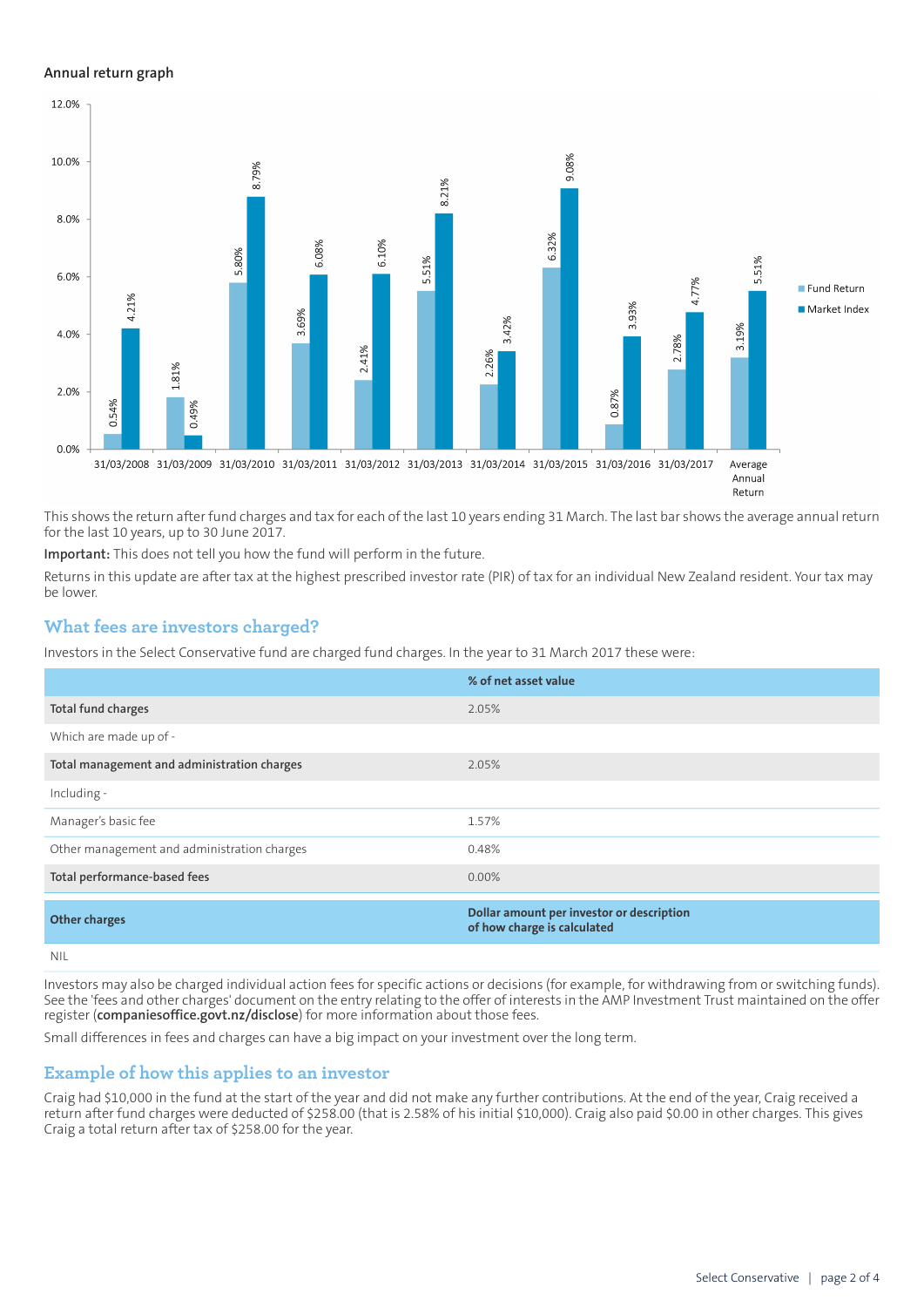## **What does the fund invest in?**

# **Actual investment mix<sup>2</sup>**

This shows the types of assets that the fund invests in.



#### **Target investment mix**

This shows the mix of assets that the fund generally intends to invest in.

| <b>Asset Type</b>            | <b>Allocation</b> |
|------------------------------|-------------------|
| Cash and cash equivalents    | 23.00%            |
| New Zealand fixed interest   | 25.00%            |
| International fixed interest | 28.00%            |
| Australasian equities        | 6.00%             |
| International equities       | 13.00%            |
| Listed property              | 2.50%             |
| Unlisted property            | 0.00%             |
| Commodities                  | 0.00%             |
| Other*                       | 2.50%             |

\*Other consists of alternative assets (2.50%)

#### **Top 10 investments<sup>2</sup>**

|    | <b>Name</b>                                             | Percentage<br>of fund<br>net assets | <b>Asset Type</b>          | Country     | <b>Credit rating</b><br>(if applicable) |
|----|---------------------------------------------------------|-------------------------------------|----------------------------|-------------|-----------------------------------------|
|    | Call Account (Westpac Banking Corporation Advance Acct) | 11.97%                              | Cash and cash equivalents  | New Zealand | $A-1+$                                  |
| 2  | Call Account (ANZ 32 Day Constant Maturity Date)        | 4.85%                               | Cash and cash equivalents  | New Zealand | $A-1+$                                  |
| 3  | Call Account (Rabobank Advance Account NZD)             | 2.98%                               | Cash and cash equivalents  | New Zealand | $A-1$                                   |
| 4  | New Zealand Government bond maturing 15 Apr 23          | 2.93%                               | New Zealand fixed interest | New Zealand | $AA+$                                   |
| 5  | New Zealand Government bond maturing 15 Apr 27          | 2.28%                               | New Zealand fixed interest | New Zealand | $AA+$                                   |
| 6  | New Zealand Government bond maturing 15 May 21          | 1.85%                               | New Zealand fixed interest | New Zealand | $AA+$                                   |
| 7  | ASB Bank Ltd note maturing 22 Dec 17                    | 1.64%                               | Cash and cash equivalents  | New Zealand | $A-1+$                                  |
| 8  | ASB Bank Ltd note maturing 01 Sep 17                    | 1.59%                               | New Zealand fixed interest | New Zealand | $A-1+$                                  |
| 9  | Orbis Global Equity LE Fund                             | 1.16%                               | International equities     | Australia   | N/A                                     |
| 10 | New Zealand Government bond maturing 14 Apr 33          | 1.13%                               | New Zealand fixed interest | New Zealand | $AA+$                                   |
|    |                                                         |                                     |                            |             |                                         |

The top 10 investments make up 32.38% of the fund.